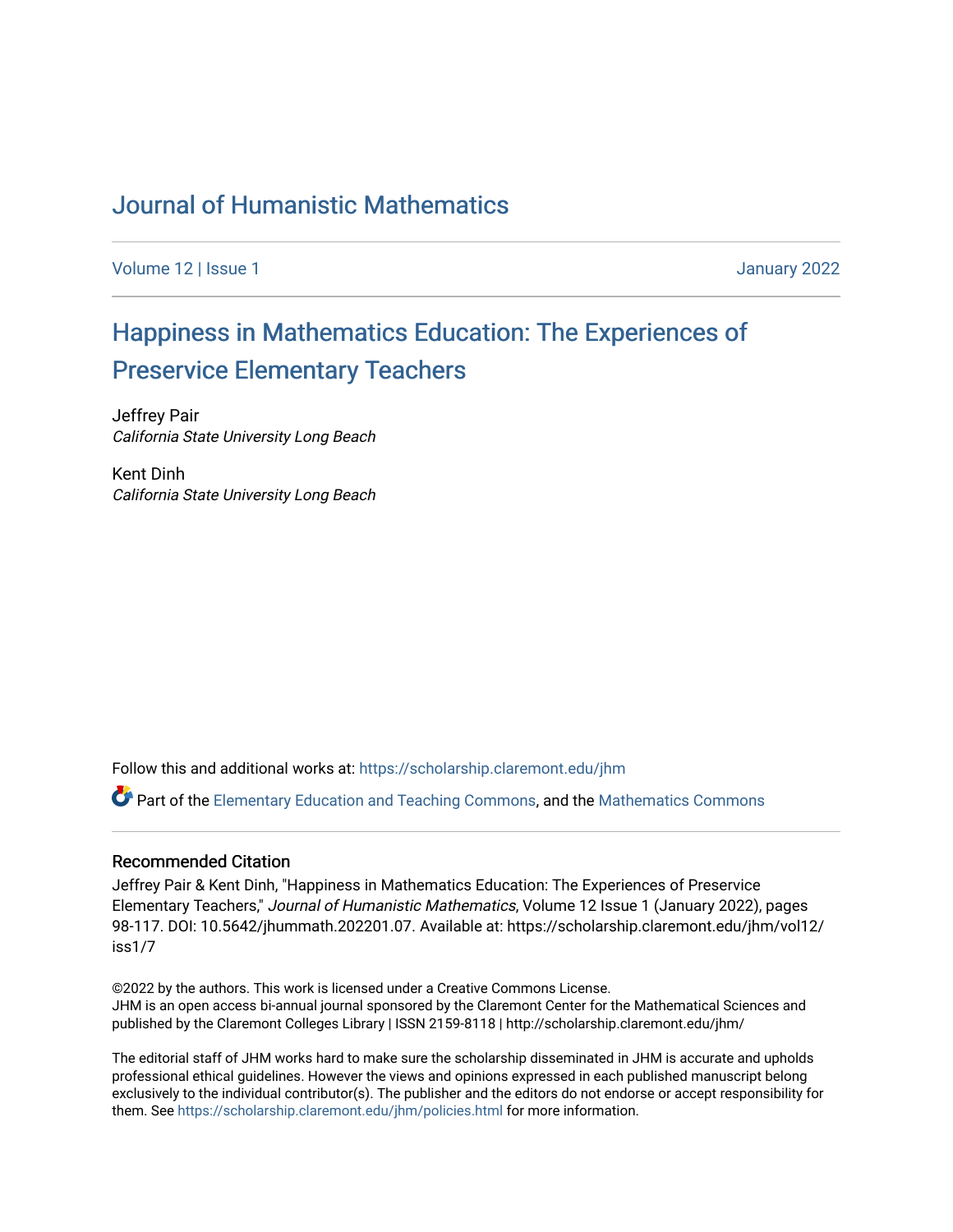# Happiness in Mathematics Education: The Experiences of Preservice Elementary Teachers

Jeffrey Pair

Department of Mathematics and Statistics, California State University Long Beach, USA jeffrey.pair@csulb.edu

Kent Dinh

Department of Mathematics and Statistics, California State University Long Beach, USA kent.dinh@student.csulb.edu

#### Abstract

In this paper we discuss the happiness of preservice elementary teachers (PSTs). Several times throughout a mathematics content capstone course, PSTs responded to prompts in which they described times from their past schooling experiences or during the course in which they experienced happiness or unhappiness in learning mathematics. Through thematic analysis, we examined their common experiences related to happiness and their mathematics learning. We found that PSTs' happiness is related to expectations of themselves, their teachers, their peers, and mathematics itself. The study illuminates PST beliefs about mathematics teaching, collaborative group work, and the nature of mathematical understanding.

Keywords: preservice teachers, happiness, affect, mathematics content courses.

#### 1. Introduction

In this excerpt from Burton [\[1\]](#page-19-0), a female mathematician describes the positive emotions associated with mathematical knowing:

When I think I know, I feel quite euphoric. So I go out and enjoy the happiness without going back and thinking about whether

[Journal of Humanistic Mathematics](http://scholarship.claremont.edu/jhm/) Volume 12 Number 1 (January 2022)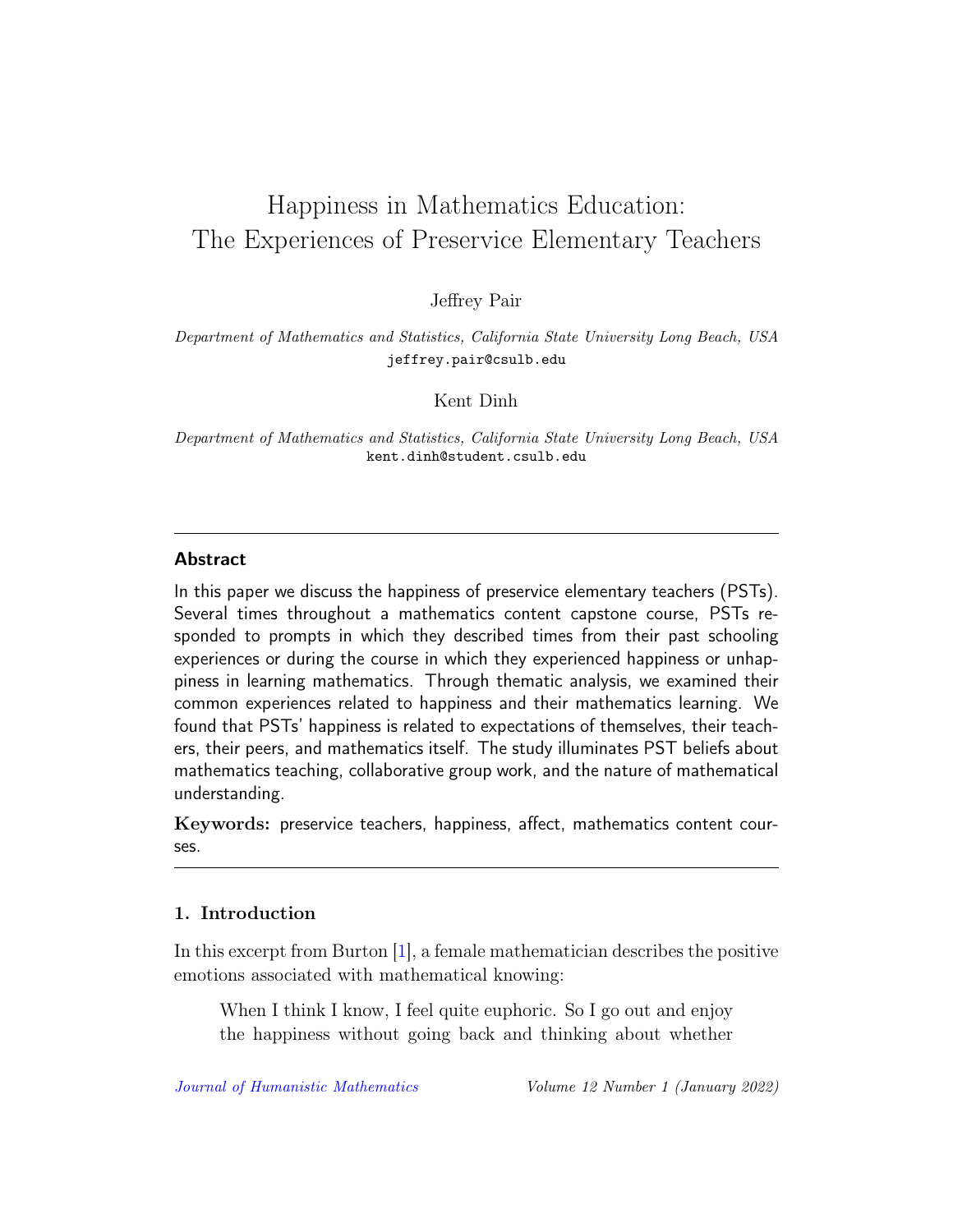it was right or not but enjoy the happiness. There are lots of different ways in which one understands something. The most gratifying is that sudden wave of insight in which suddenly something all becomes clear. (page 29)

Many mathematics teachers strive to create an environment in which their students have opportunities for happiness in mathematics similar to those experienced by mathematicians. However, there is a current stereotype that education (especially mathematics education) and happiness do not coincide [\[8\]](#page-20-0). Watson [\[12\]](#page-20-1), in a survey of 122 preservice elementary teachers (PSTs), found that 34% of PSTs characterized mathematics as an antagonist—using words such as "monster" or "bully" to describe the subject. Moreover, because PSTs are known to have high levels of mathematics anxiety [\[5,](#page-20-2) [9\]](#page-20-3), we infer that for many PSTs, their experiences with mathematics have been unhappy. Why have so many students experienced unhappiness in their mathematics courses? And what could teachers do to create happier mathematics learning environments?

In this paper, we report on a study in which we examined the happiness of PSTs within a capstone mathematics content course. Several times throughout the course, PSTs responded to prompts in which they described times from their past schooling experiences or during the course in which they experienced happiness or unhappiness in learning mathematics. Through thematic analysis [\[11\]](#page-20-4), we sought to uncover the common experiences of PSTs related to happiness and their mathematics education.

## 2. Happiness in Mathematics Education Research

Although happiness as a topic has been discussed and studied by mathematics education scholars, to our best knowledge, there has not yet been direct research conducted on the happiness of PSTs in learning mathematics. We conjecture this is due to the subjective nature of happiness and the corresponding difficulty in operationalizing the construct. Nevertheless, happiness is an essential aspect of human experience and deserves scholarly attention [\[8\]](#page-20-0).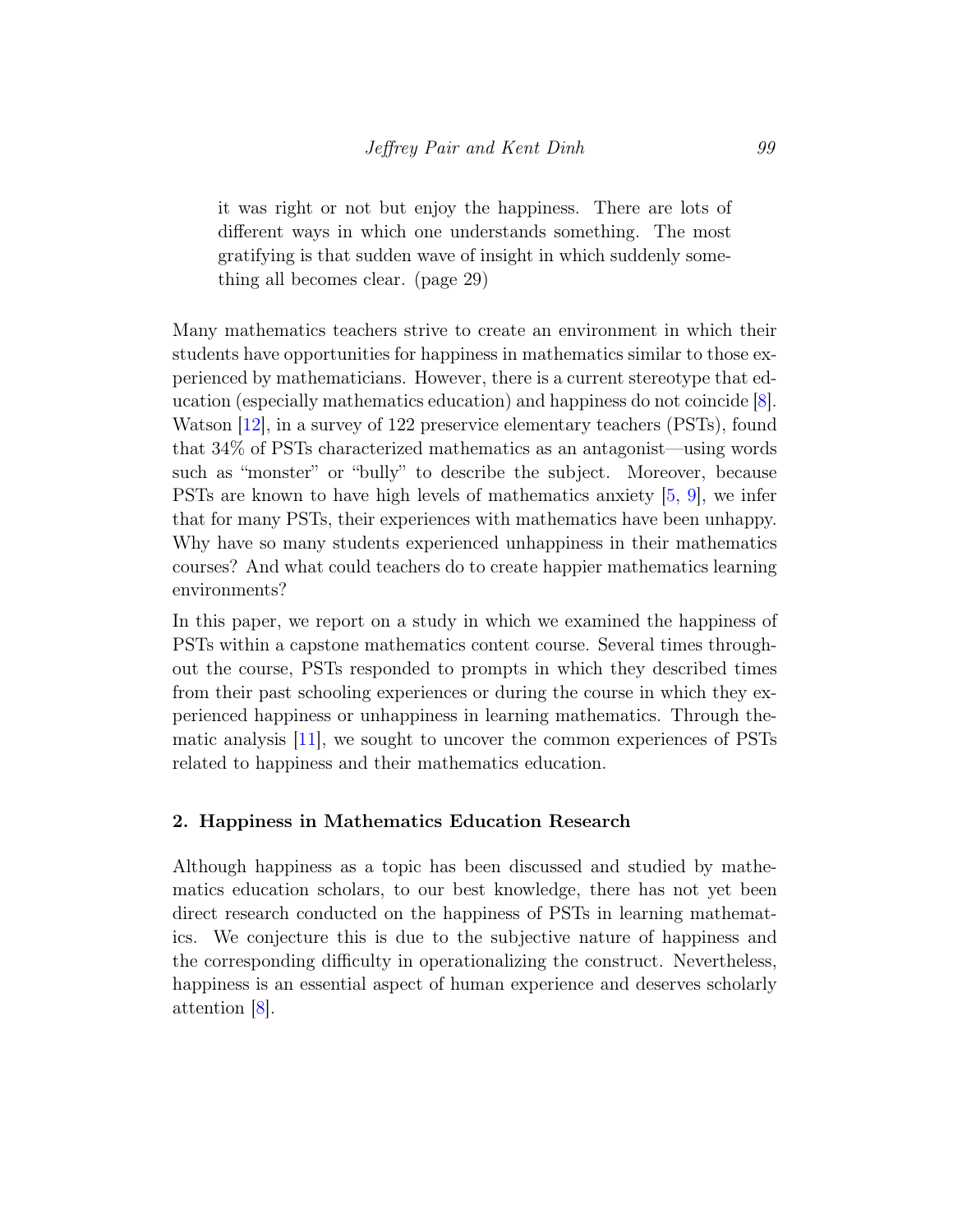Happiness came up in the work of Leung [\[6\]](#page-20-5) as he compared and contrasted East Asian values with Western values in mathematics education. Leung found that students in the East believe that hard work and perseverance will ultimately lead to satisfaction. He wrote that East Asians seek "a contentedness derived from having put in hard work and arriving at a deep knowledge of mathematics" (page 41). Leung contrasted this valuation of struggle and perseverance to how mathematical happiness is viewed in Western schools. He found that students in the West enjoy activities "while learning mathematics" (page 41). That is, for Western students, happiness typically comes from external factors such as the teachers making learning fun through games. In the West, unhappiness associated with struggle is avoided.

More generally within mathematics education research, studies which report on students' happiness are situated within the literature on affect. This research examines the attitudes, beliefs, and emotions associated with mathematics teaching and learning [\[7,](#page-20-6) [10\]](#page-20-7). For insight into happiness, we look to the study of emotions. There is a consensus amongst researchers that emotions are connected to goal-directed activity. Hannula [\[4\]](#page-19-1) explained,

While a student is engaged in a mathematical activity, there is a continuous unconscious evaluation of the situation with respect to personal goals. This evaluation is represented as an emotion; proceeding towards goals induces positive emotions while obstacles that block the progress may induce anger, fear, sadness or other unpleasant emotions. (page 29)

We can see evidence of the interplay of goals and emotions in the research of Cobb, Yackel, and Wood [\[2\]](#page-19-2) who reported on the emotional acts of children in a problem solving focused second-grade classroom:

Children frequently jumped up and down, hugged each other, and rushed off to tell the teacher when they solved a particularly challenging problem. Significantly, the positive emotional acts occurred when the children completed personally challenging tasks or constructed mathematical relationships. (pages 137–138)

These children achieved their goals of mathematical problem solving and displayed positive emotional acts as a result. Cobb and colleagues compared the children's positive emotional acts to the joyous experiences described by professional mathematicians.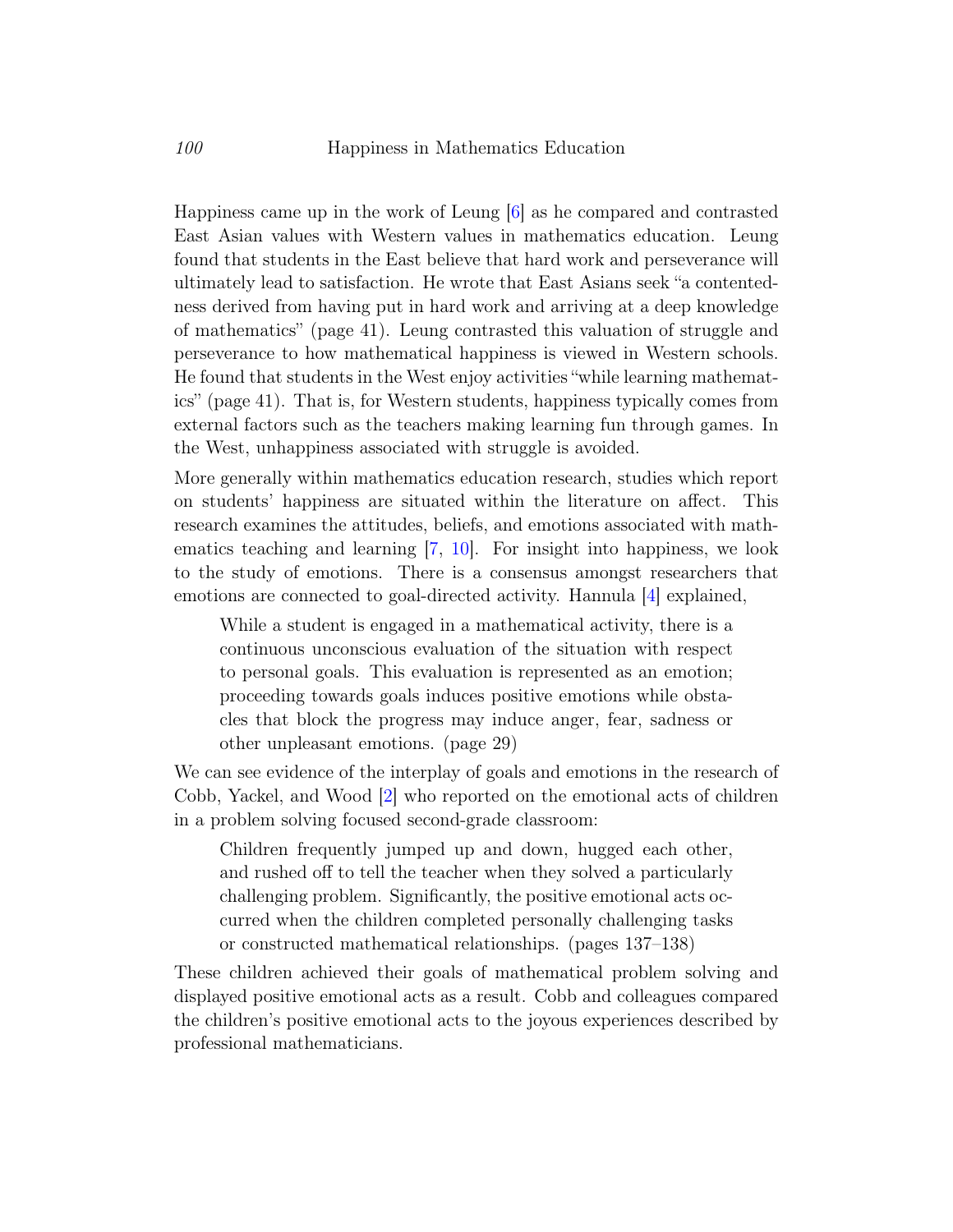Research reveals that beliefs, attitude, and emotions are connected. Hannula [\[4\]](#page-19-1), based on results of a four-year study, reported on the mathematical attitude of Rita, a lower secondary (grades 7 to 9) mathematics student. At the beginning of the study, her attitude was negative, likely due to past failures in mathematics. However, she eventually developed a positive attitude after experiencing some success and understanding in mathematics. Rita said, "mathematics has been a bit more fun, because I've been understanding it a bit more" (page 39). Hannula interpreted her positive attitude as being related to her positive emotions: "She more often than before achieved her cognitive goals and therefore her emotional experiences in the class were more pleasurable" (page 41).

This literature reveals that there may be differences in how happiness related to mathematics is experienced in different cultures [\[6\]](#page-20-5) and that achieving mathematical understanding will result in student happiness [\[4\]](#page-19-1). Furthermore, meeting one's goals, whether directly or indirectly related to the mathematical activity at hand, is also expected to result in student happiness [\[2,](#page-19-2) [4\]](#page-19-1). Just as mathematicians experience happiness in constructing mathematical relationships [\[1\]](#page-19-0), we know that children can experience similar happiness within the right learning environment [\[2\]](#page-19-2).

#### 3. Theoretical Framework

Cobb and colleagues [\[2\]](#page-19-2) conceptualized the emotional acts of children in a problem-centered second grade classroom as being situated in a social context—emotional acts result from cognitive appraisals of local situations the appraisals being dependent on student beliefs about the obligations and expectations of themselves as well as others in the local situation.

For example, because the children felt obliged to figure things out and to be able to justify their answers, they did exhibit frustration, disappointment, and sometimes anger with their peers when they were denied the opportunity to do just that  $\ell$ engage in problem solving]. In these cases, the negative emotional acts were directed at other children and not at mathematics or the teacher. (pages 135–136)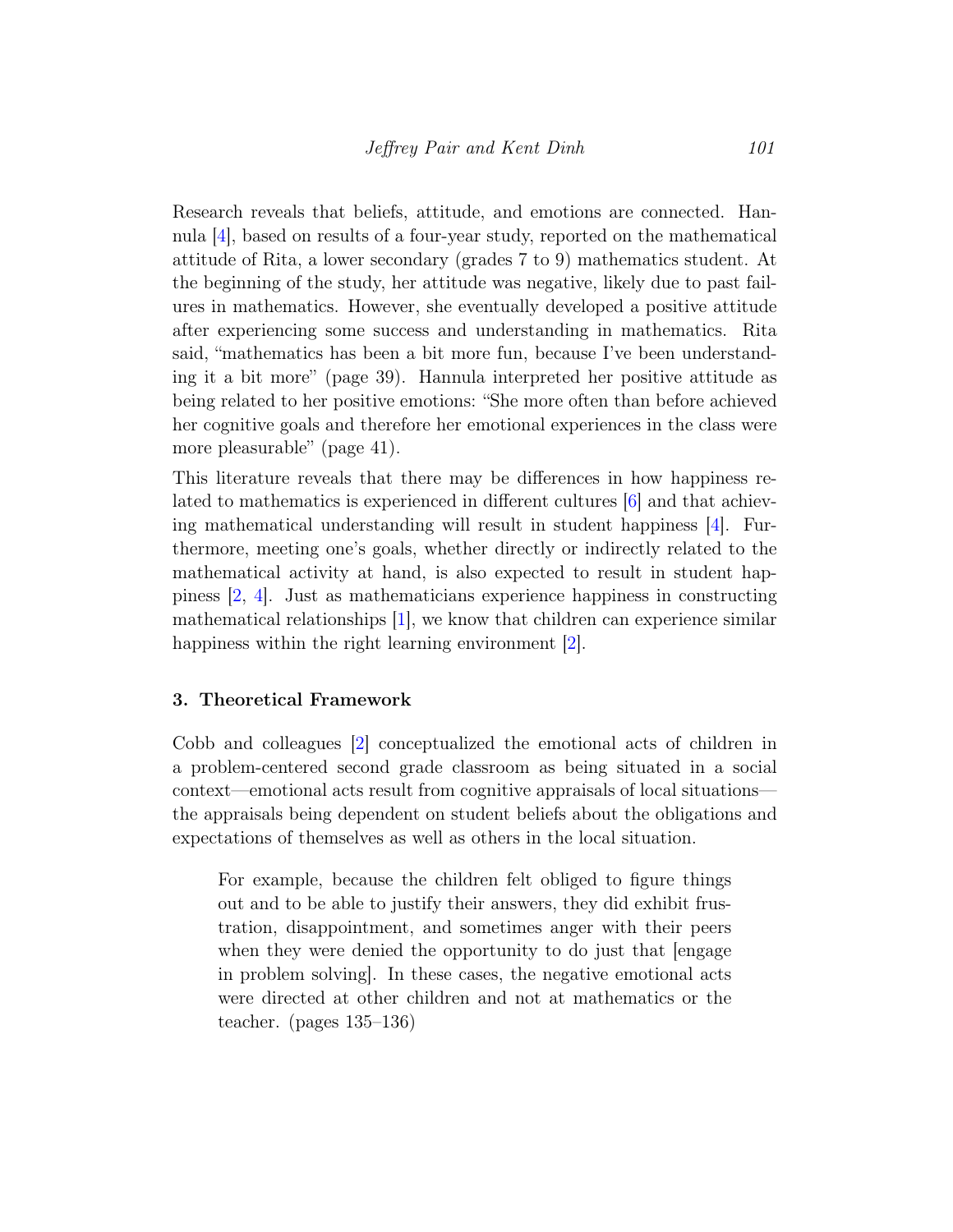In their work, Cobb and colleagues, after observing children's emotional acts, made inferences about children's beliefs regarding the obligations and expectations in their particular mathematics classroom. The authors distinguished between observable emotional acts from the internal feelings, or subjective, emotional states. In contrast to the work by Cobb and colleagues, we draw inferences from the self-reports of PSTs' emotional states rather than observed emotional acts. But similar to their work, we adopt the perspective that PSTs' emotions are the result of cognitive appraisals of local situations and depend upon their beliefs about the obligations of themselves, their peers, and their teacher in the mathematics classroom. We also adopt the perspective that students will experience positive emotions as they make progress towards their goals [\[4\]](#page-19-1). Using these perspectives, we make inferences as to the PSTs' beliefs about the obligations and expectations within the social context of their mathematics classrooms.

#### 4. Methodology

#### 4.1. Context

Course Info and Student Demographics. The research took place at a Hispanic serving institution in the United States within a content course for preservice elementary and middle school teachers (PSTs). The course was considered a capstone as PSTs enrolled in the course had already completed three content courses, in number and operations, geometry, and statistics, respectively. The capstone course served to not only revisit mathematical concepts learned in the previous three courses, but also make connections across the content with an emphasis on reasoning and problem solving. Class sessions were twice a week for an hour and fifty minutes each. Out of 28 PSTs who completed the course, 20 agreed to participate in this study. Of those who participated in the study, there were three males and 17 females. A diversity of races were represented in the sample. Thirteen of the participants stated explicitly during the study that they were planning to be elementary school teachers.

Course Structure. The instructor (first author) designed the course so that for the first half of each class session, PSTs worked together to solve review or "warm-up" problems typical of the content they would have seen in their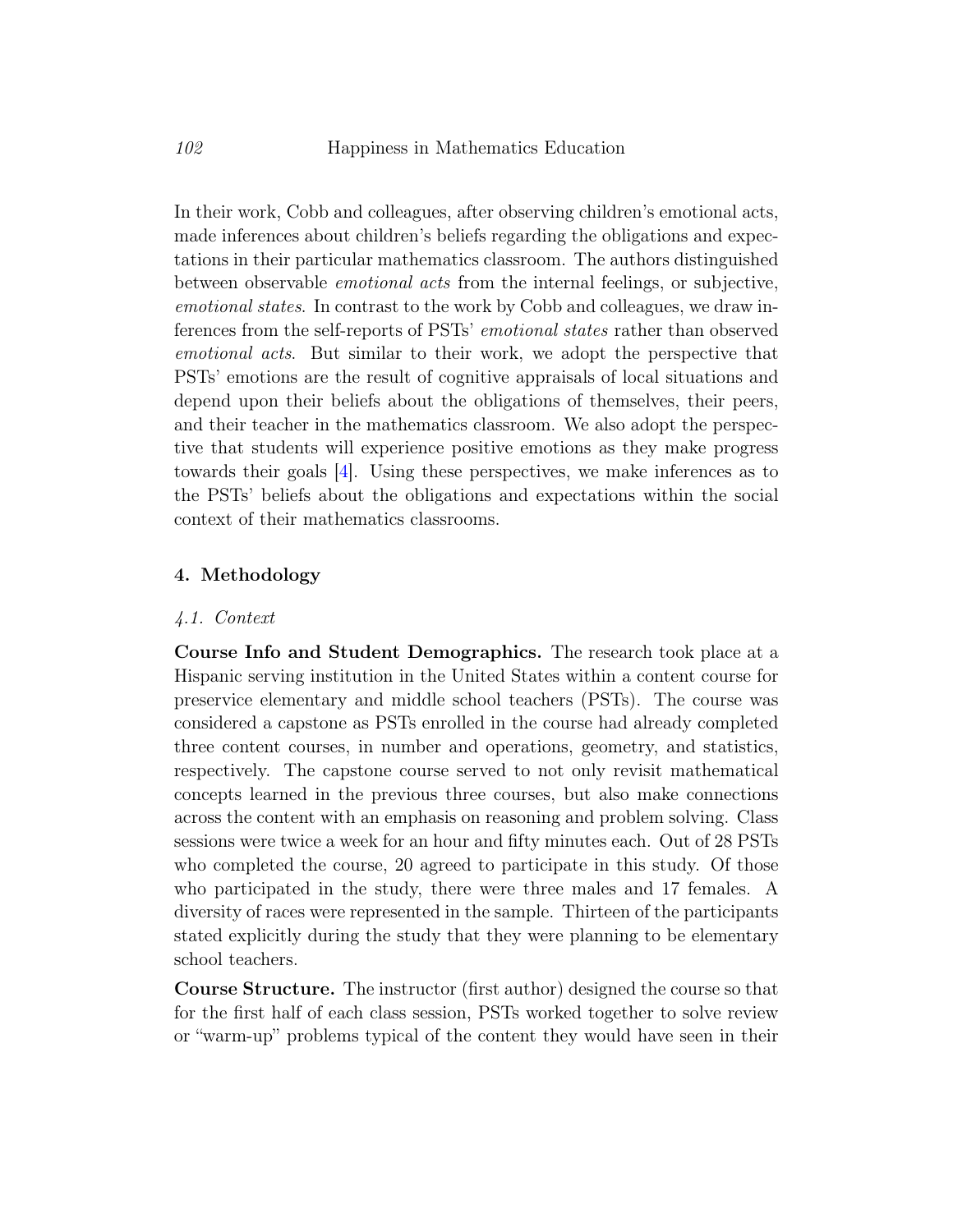previous mathematical content courses. In an effort to mimick the problemcentered instruction of Cobb and colleagues [\[2\]](#page-19-2), PSTs were encouraged to work collaboratively on these problems in groups of 3–4, and not move on to a new problem until everyone in the group understood the current problem and was ready to move on. There was a short time for whole-class discussion of the solutions, in which the instructor called on PSTs to verbally explain their solutions to the problems to the class. The second half of the class was devoted to student presentations of problem set exercises that had been assigned for homework. The exercises were designed to elicit reasoning and proving on concepts fundamental to elementary and middle school mathematics. PSTs completed these exercises in their personal mathematician's notebooks. PSTs generally would share their individual findings for these exercises in small groups, then volunteer to present their solutions to the class. Sometimes one PST would present a problem, and other times multiple PSTs would present the same problem. PSTs were encouraged to share different ways of solving the problems and validate the reasoning of their classmates. Most importantly, PSTs were expected to be able to clearly explain mathematical ideas. The instructor emphasized mathematical explanation both as an important role of proof [\[3\]](#page-19-3) and as an essential act of an elementary mathematics teacher.

#### 4.2. Data Collection

PSTs gave consent to participate in the research study at the beginning of the semester and agreed to have all of their course work analyzed for the research purpose of understanding their happiness and unhappiness in the mathematics classroom. The primary sources of data included beginning-, middle-, and end-of-the-semester student reflections, as well as bi-weekly exit tickets, in which the PSTs were asked to reflect upon the circumstances in which they were happy or unhappy learning mathematics. More specifically, on the first day of class PSTs were given the following prompt: "Think back over all the years you have been learning mathematics. Do you recall times when you were happy learning mathematics? Do you recall times when you were unhappy learning mathematics?" At the midway point of the semester, PSTs submitted a midterm questionnaire in which they responded to the prompt: "Please describe in detail any aspects of the course that have made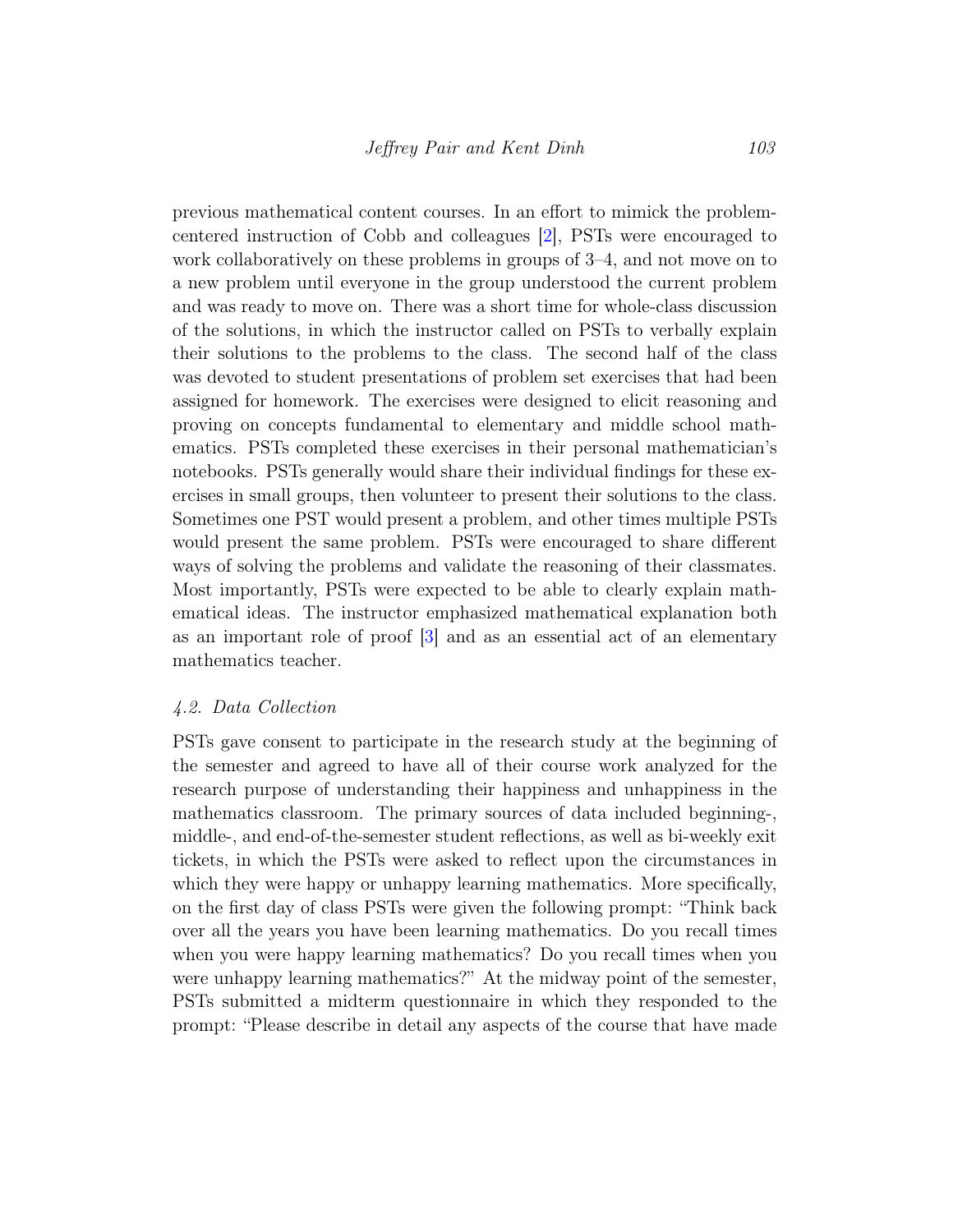you happy or unhappy." Finally at the end of the semester, PSTs responded to the following prompt:

Think back over *this semester* as you have been learning mathematics. Do you recall times when you were happy learning mathematics? Do you recall times when you were unhappy learning mathematics? What was your happiest moment? What was your unhappiest moment?

Throughout the semester, PSTs also wrote bi-weekly exit tickets in which they wrote about whether they were happy or unhappy learning mathematics during class. All of these PST reflections were collected and analyzed as data for this research study.

### 4.3. Analysis

Two research questions informed this study—the first descriptive and the second interpretive: 1) How do PSTs in a mathematics content course describe their happiness/unhappiness as it relates to mathematics? and 2) How is PSTs' happiness influenced by the obligations and expectations of the mathematics classroom? The purpose of analysis was to uncover and summarize the general trends of PSTs' experiences of happiness in relation to the teaching and learning of mathematics and understand those experiences in terms of their goals and the obligations and expectations within the mathematics classroom.

First stage of analysis. The first author (JP) collected all of the data and then transcribed all of the reflections that were related to a PST's happiness. After transcribing all relevant quotations, he then wrote a summary paragraph for each PST, detailing how the PST described their happiness and unhappiness as it related to mathematics. Throughout this process, JP kept analytic memos, noting when he noticed a trend in the data, or perhaps taking time to write about possible implications. He also began to create a list of the things that PSTs cited as related to their happiness and unhappiness. Next, he read through the summaries for all of the PSTs, adding to the list any other ideas that were related to PSTs' happiness. He then sorted this list into themes [\[11\]](#page-20-4). Next he went back to the transcribed quotes and sought to identify all of the PST quotes relevant to each theme.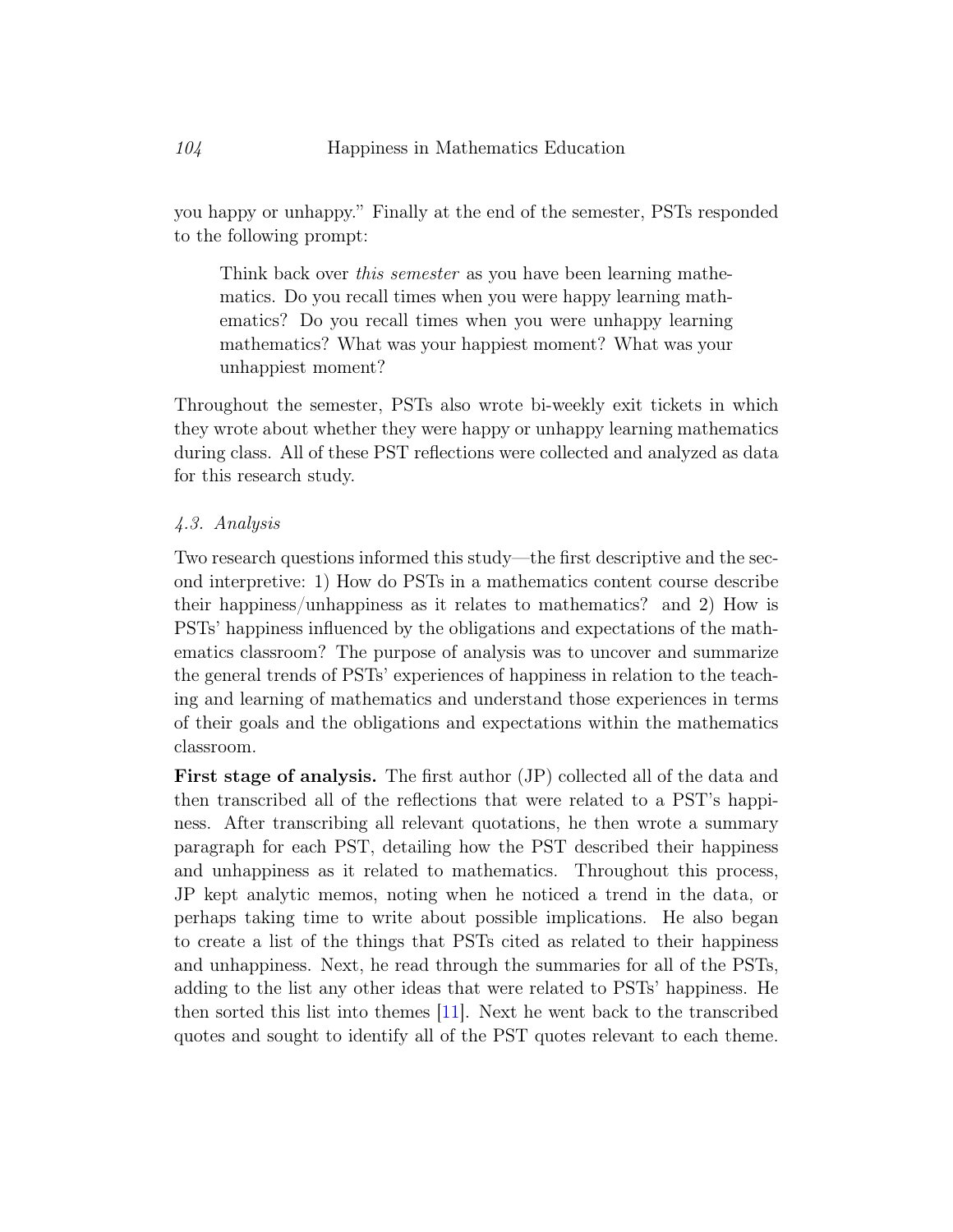In summary, during the first stage of analysis, JP transcribed relevant data, created a summary of each PSTs' happy  $\ell$  unhappy moments  $\ell$  tendencies, looked across the summaries for trends, and organized PST quotations according to themes [\[11\]](#page-20-4).

Second stage of analysis. JP then conveyed his preliminary findings to a second researcher (second author KD). Then KD went back to the transcribed quotations and summaries, wrote a summary paragraph for each PST based on the quotations, and noted their own takeaways from the data. We then discussed preliminary findings and began to review related literature in mathematics education. After this discussion we decided to reanalyze the data together through the lens of expectations and obligations [\[2,](#page-19-2) [4\]](#page-19-1). We reviewed and discussed the summaries and reflection quotations for each PST, paying explicit attention to the ways in which PSTs' happiness was related to their expectations of themselves, their peers, and the teacher within the mathematics classroom. During this phase, we also re-sorted the PST data quotations according to themes. Finally, using our analysis documents as a guide, we wrote up the following results section, with the goal of conveying the major themes expressed in the data.

### 5. Results

Before continuing, we ask that the reader consider the question: What makes the students you teach happy or unhappy when learning mathematics? After considering the question yourself, consider whether our findings align with your expectations.

After searching for general themes in PSTs' responses, we interpreted PSTs' descriptions of their happiness through a lens of expectations and obligations within the mathematics classroom. We found that PSTs' happiness is related to expectations of themselves, their teachers, their peers, and mathematics itself. In the following, PSTs' names have been replaced by pseudonyms.

### 5.1. PSTs' Expectations of their Mathematics Teachers

On the first day of class, PSTs recalled their past experiences of happiness and unhappiness when they were learning mathematics. In those reflections,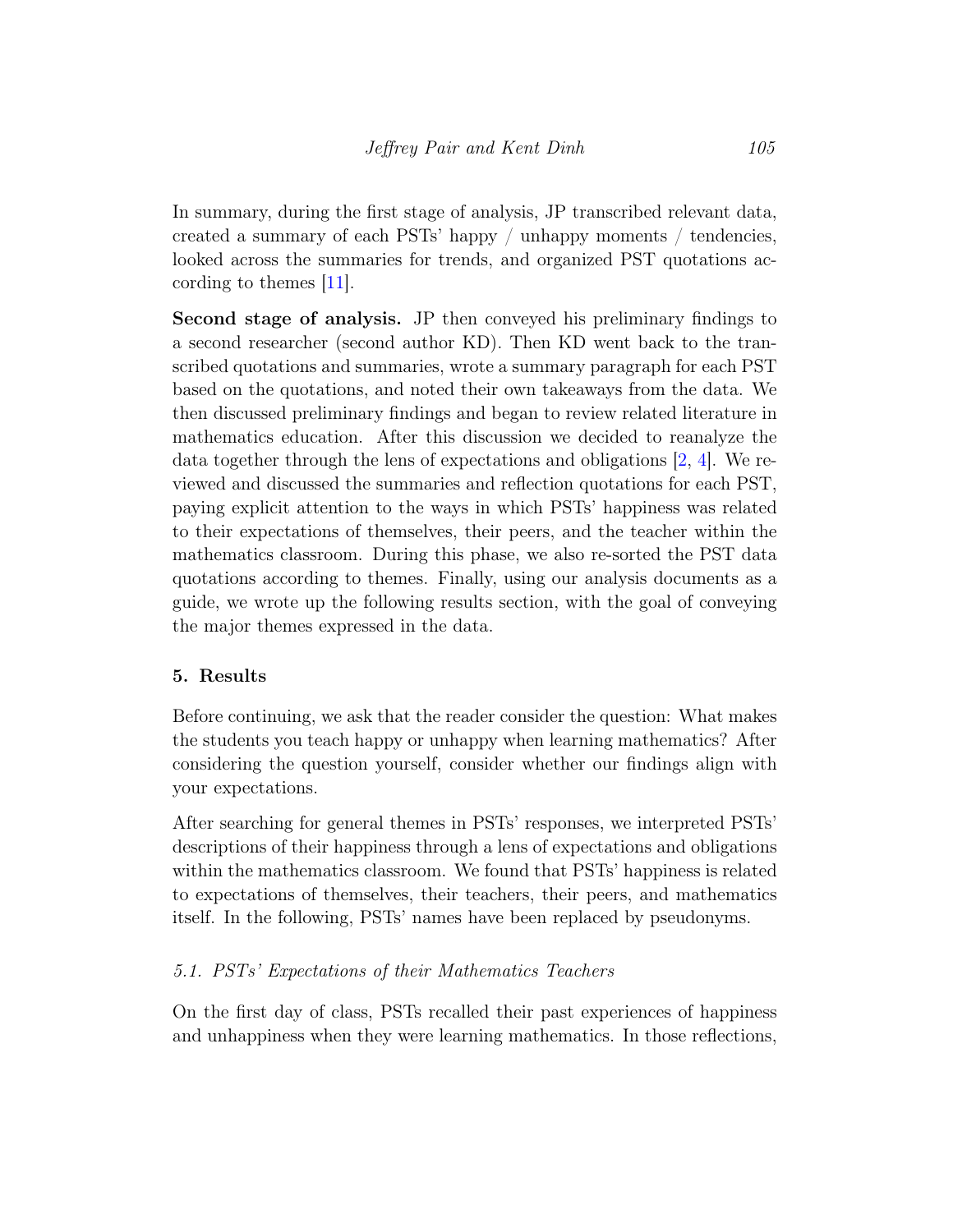many PSTs remembered their mathematics teachers. PSTs' descriptions of those teachers alluded to beliefs about good and bad mathematics teaching good mathematics teachers should explain clearly and thoroughly, should care about students, make learning fun with manipulatives, should not move to a new topic until all students understand the current topic, etc.... Above all, good teachers make sure students understand mathematics. These expectations are reflected in many of the students' first day reflections.

- When I was small I had a great math teacher who did everything possible so her students could understand math. She used objects to teach us how to add and multiply. Her class was great so I brought in beans and rice, that's how I started counting and adding. I will always remember this as a happy math moment. (Luisa)
- In high school, I had horrible teachers who either didn't teach, or assumed we knew what s/he was talking about and went way too fast. Then when questions were asked they treated students like they were dumb for not knowing the answer. In college my stats professor was horrible, constantly making mistakes, didn't seem to know the material, definitely couldn't teach the material – and yet still expected you to know everything for the exams. (Melissa)

PSTs' happiness in the mathematics content course under study was also related to their expectations of the teacher and how mathematics should be taught. PSTs were unhappy when the instructor did not go over problems they were confused about or when the class took too long to work on a mathematics problem. PSTs were happy when the teacher had a caring attitude and took extra steps to meet the needs of the PSTs; such as creating challenge problems for those who completed their work early, or having a caring attitude in the classroom.

[I was happy] when you gave us the bonus problems to work on. (I really appreciated you taking the time to make this for those who wanted an extra grade boost or challenge). The tests were always what you told us to expect, yet still challenging us to think outside the box. I enjoyed your enthusiasm for math with every problem. The way you would approach telling people they were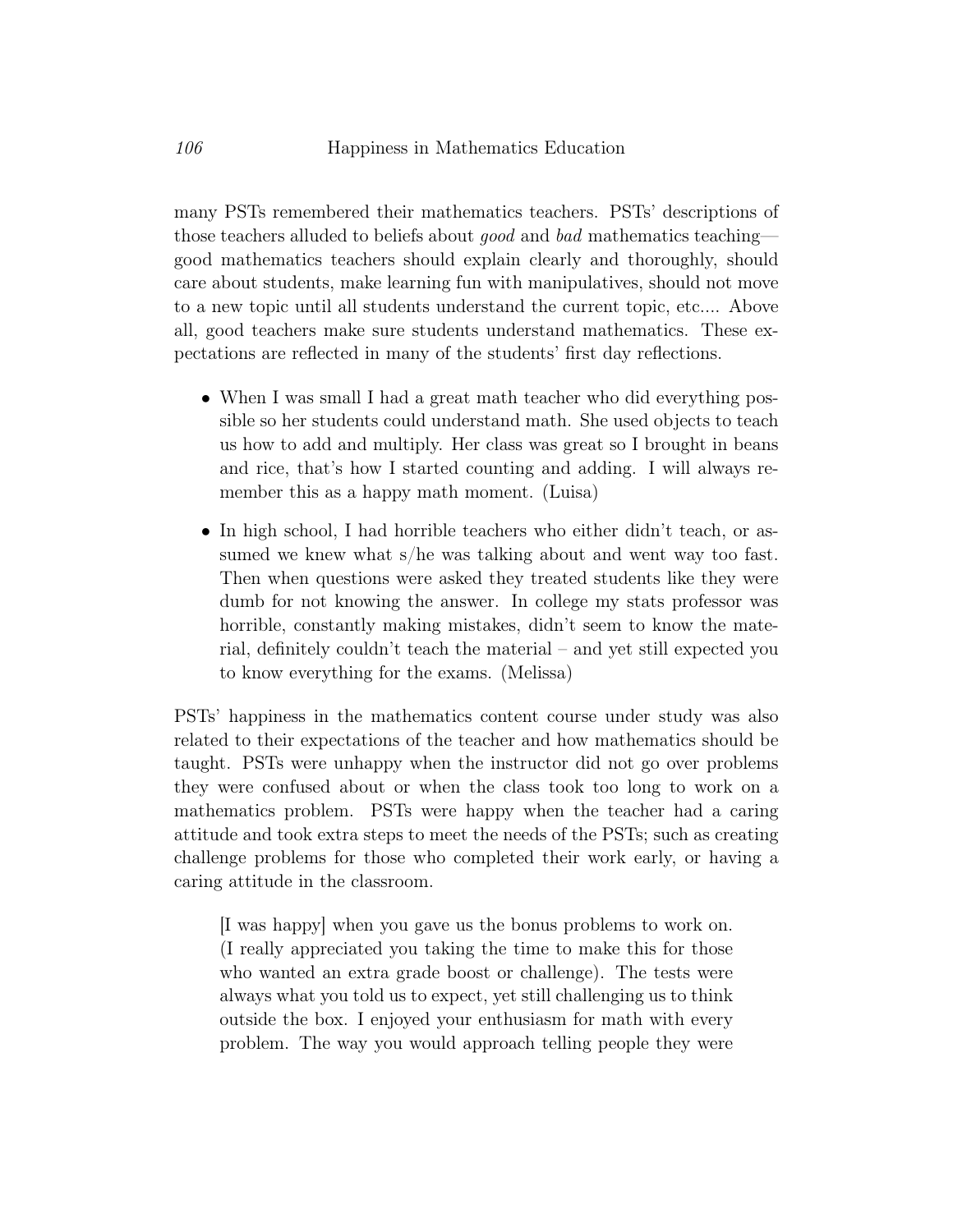wrong was very cool. You wanted people to understand where we were coming from before correction. (Ariana)

#### 5.2. Expectations of Mathematical Problem Solving

Unhappiness related to new mathematical expectations. For most PSTs, the course was different from other mathematics courses they had taken in the past. They were used to solving mathematics problems quickly and were not accustomed to spending a lot of time on a problem or going in-depth. For instance, Ariana wrote that she was "Unhappy when we talked for 45 minutes on one problem." This sentiment was shared by several other PSTs. We infer that the mathematical norms in their previous classes conflicted with the norms the teacher was attempting to negotiate in the content class. Students were required to solve challenging problems that required searching for patterns and finding novel solutions. They also were expected to justify and discuss their results. This was not normal for most students who were used to finishing problems quickly without discussion.

Early in the semester Mckenzie wrote "The uncertainty of solving problems makes me very unhappy." This PST was a mathematics minor and enjoyed completing exercises for which she understood the mathematical steps. But to work on challenging problems for more than several minutes was a challenge for Mckenzie and other PSTs. This unhappiness was not necessarily caused by boredom, but because PSTs found it confusing to explore a problem deeply. Beth wrote, "I would become unhappy when we spent too much time on one problem because I went from understanding it to confused back to understanding back to confused." The deeper the discussion and the more perspectives considered on a problem, the more confused Beth became. She wanted the comfort of knowing she understood the mathematics, but this comfort was compromised when she was forced to look at problems on a deeper level. Bernice, at the end of the semester, provides a succinct summary of how she felt in the new mathematical environment:

I have always liked math class but I never thought why I liked math. After this semester I have a much clearer idea as to why I enjoyed mathematics as a child, I liked getting the right answer. I never questioned how or why a formula worked, I only cared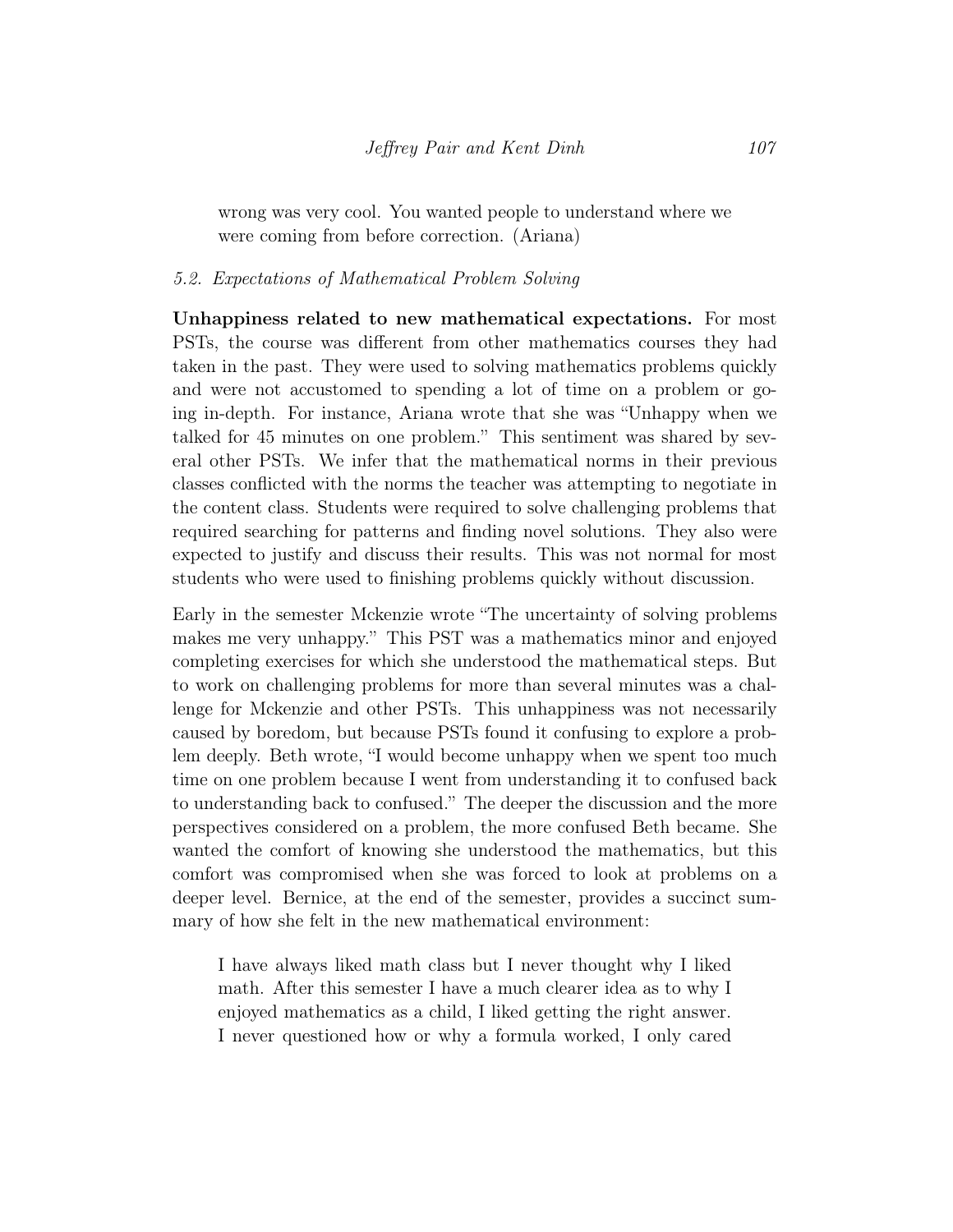about being sure how to apply it to get an answer. When I began the semester and we started problem set  $\#1$ , I was very unhappy. It forced me to rethink what I knew about mathematics and look for patterns I never bothered to look for before. It was an extremely difficult process at first. Once we started doing the in class presentations and group work, I began to embrace this new way of mathematical thinking. (Bernice)

For PSTs like Mckenzie, Beth, and Bernice, they had come to interact with mathematics problems in a certain way in their previous classes. Their new experiences with problem solving did not meet their expectations for mathematics, and resulted in unhappiness. The problems in the course were challenging and required more creative thinking than those they were used to solving. Eventually they adjusted to the new expectations, and found happiness in the course. At the end of the semester, Beth wrote,

[I was happy] when I finally understood a concept we were working on after I had struggled with it. I don't have any specific examples because I feel like it happened many times throughout the semester. There were some problems that I kept working on and trying different things just to see what would happen. (Beth)

Happiness from deeper understanding of mathematics. Many PSTs came to embrace this new way of mathematical understanding, and found it a welcome reprise from what they expected of mathematics. The classroom activities that led to deep understanding resulted in happiness. One PST, Melissa struggled with the course originally, finding it difficult to meet expectations. But during the middle of the semester she adjusted and became happier:

I actually like what we're doing now – seemingly simple concepts that on the surface seem easily doable, but once you get into it, there's so much more to answering the question than originally thought. I think it's interesting to look at the same problem multiple ways – initially confusing – but interesting. (Melissa)

Many students enjoyed exploring concepts deeply, and the course was a refreshing change of pace from their prior mathematics courses. These students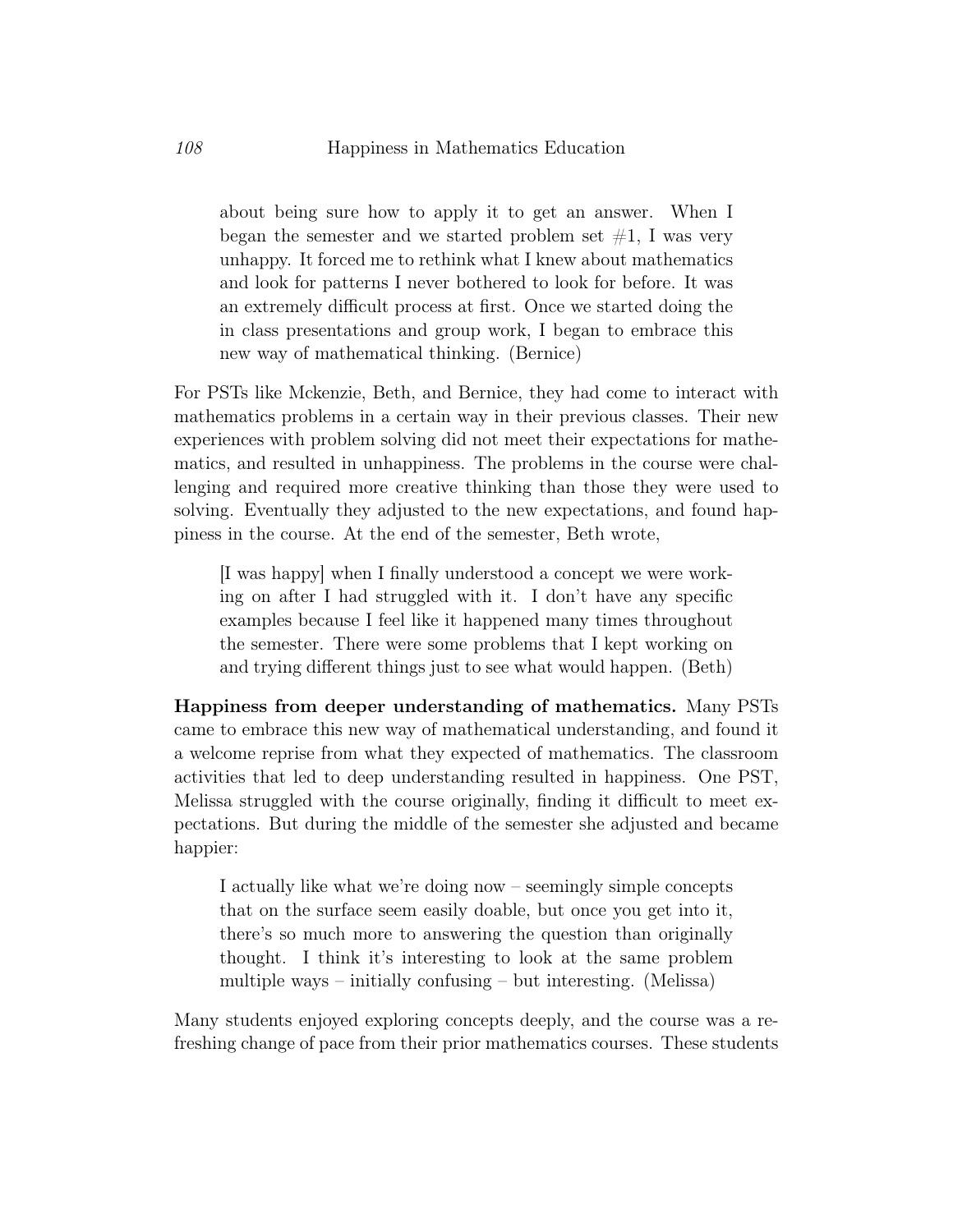often contrasted the course to their prior courses, emphasizing the course activities that resulted in a deeper understanding. For instance, Jillian wrote,

I enjoy learning about math in these types of classroom environments where there's open discussion about concepts and big ideas rather than strictly lecture, note-taking and drill exercises. It helps me understand the why, not just how. (Jillian)

Jillian was happier understanding mathematics deeply, and the structure of the course, with its emphasis on discussion of concepts and big ideas rather than lecture, helped her achieve that goal. Many students enjoyed "understanding the why" and contrasted this experience with prior mathematical experiences.

I was proud of the way I was able to understand why distribution works, as opposed to just doing it because I was taught that it works. I appreciate that this class teaches the reasoning behind why mathematics works, as opposed to just telling us that it works and leaving it at that. (Peggy)

Another PST, Susie, never had much success in mathematics classes before, and confided that she always needed tutors to succeed in her previous mathematics courses. It was difficult for her to achieve mathematical understanding in lecture classes where she had to rely on memorization. But in the content course, she had new opportunities for mathematical creativity.

I like this new style of learning math and I enjoy trying to figure out proofs and getting to be creative. I also am happy watching others present because they have different methods that I never thought of. This semester's class has been the time I was happiest learning mathematics because it was different from all my other math classes. I enjoyed trying to solve problems by myself (and usually with my groups). I also enjoyed the times when our class was able to have a discussion about the challenging problems. (Susie)

PSTs like Susie found it easier to accomplish the mathematical goals in the content course than in previous mathematics courses. As the emphasis in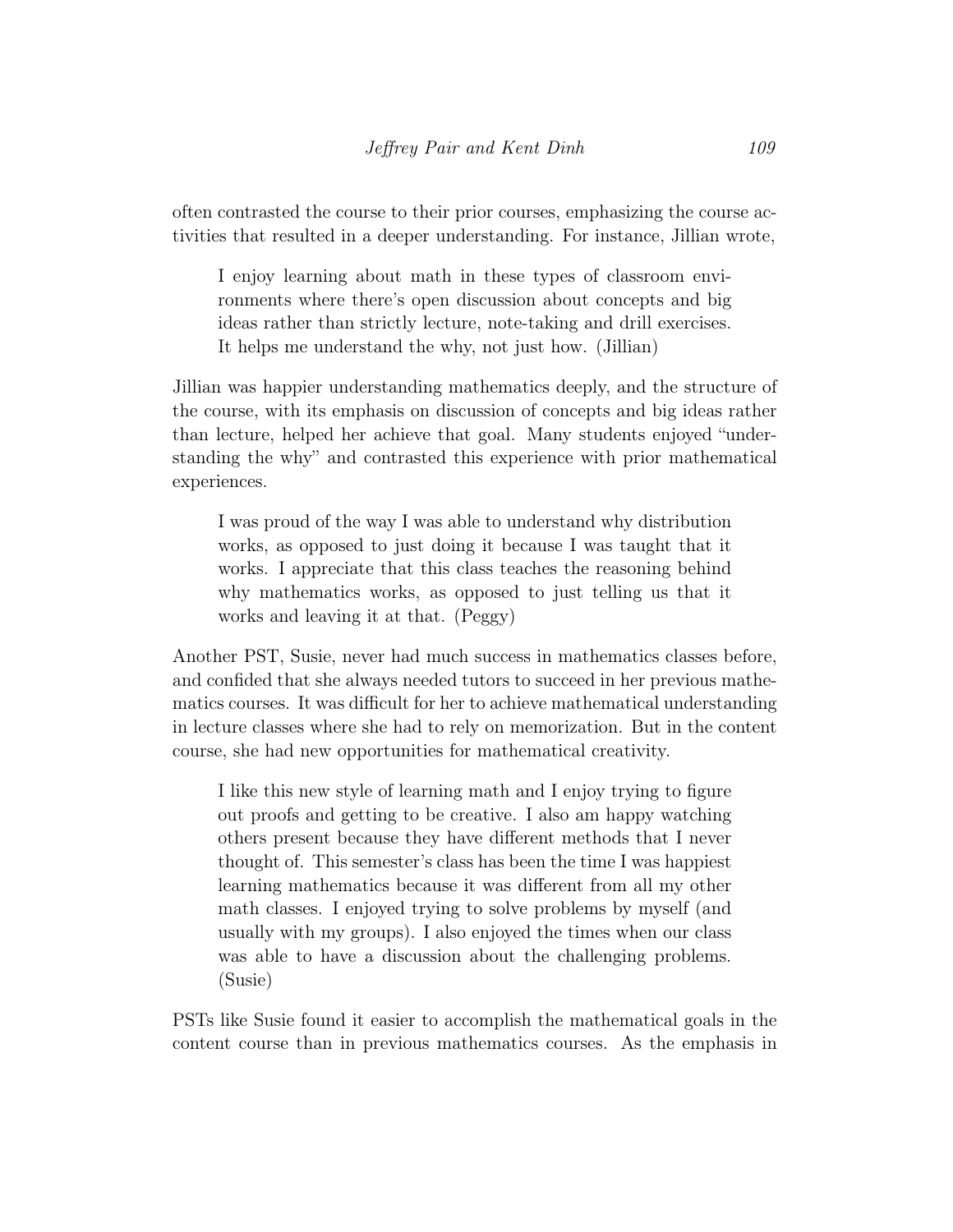the course was understanding why mathematical claims were true, and explaining those claims to others, deep understanding, and thus happiness was achieved. PSTs were happier when they saw multiple solution paths and representations of mathematical problems. Seeing multiple solutions, and hearing their classmates' explain them, helped the PSTs to meet their goal of mathematical understanding. In an exit ticket, Enrique explained,

My favorite part of today's lesson was how different minds can see things in a much different way. People's thought processes are much different from others—we all had different charts and representations of the patterns of triangular numbers. I was happy today. We tackled challenging warm up exercises that had us a bit confused initially but as we worked we came up with the answer. (Enrique)

#### 6. Social Aspects of Students' Happiness

For the most part, increased collaboration led to opportunities for deeper understanding and thus to happiness. PSTs were happy when they achieved new understanding through group discussion, and happy explaining ideas and helping classmates with their work. For instance, Priscila wrote "I was happy when we were in groups because when I was stuck they would help me and explain the problem and solution in a way that I could understand. I was also happy when I was able to help them solve a problem."

While there was significant happiness that came from working in small groups, there was also unhappiness. Student small groups were randomized at the beginning of every class meeting, so each day students worked with different classmates. Each day, the instructor (JP) told the class that small group members should work on problems collaboratively, and not move on to a new problem before all group members were ready. This expectation was even explicitly stated at the top of the warm-up handouts. We believe that students have expectations of their peers as well as themselves in the classroom and breaches of these expectations resulted in unhappiness. The following quote from Estrella demonstrates how her unhappiness stemmed from peers' actions which we interpreted as violating her expectations: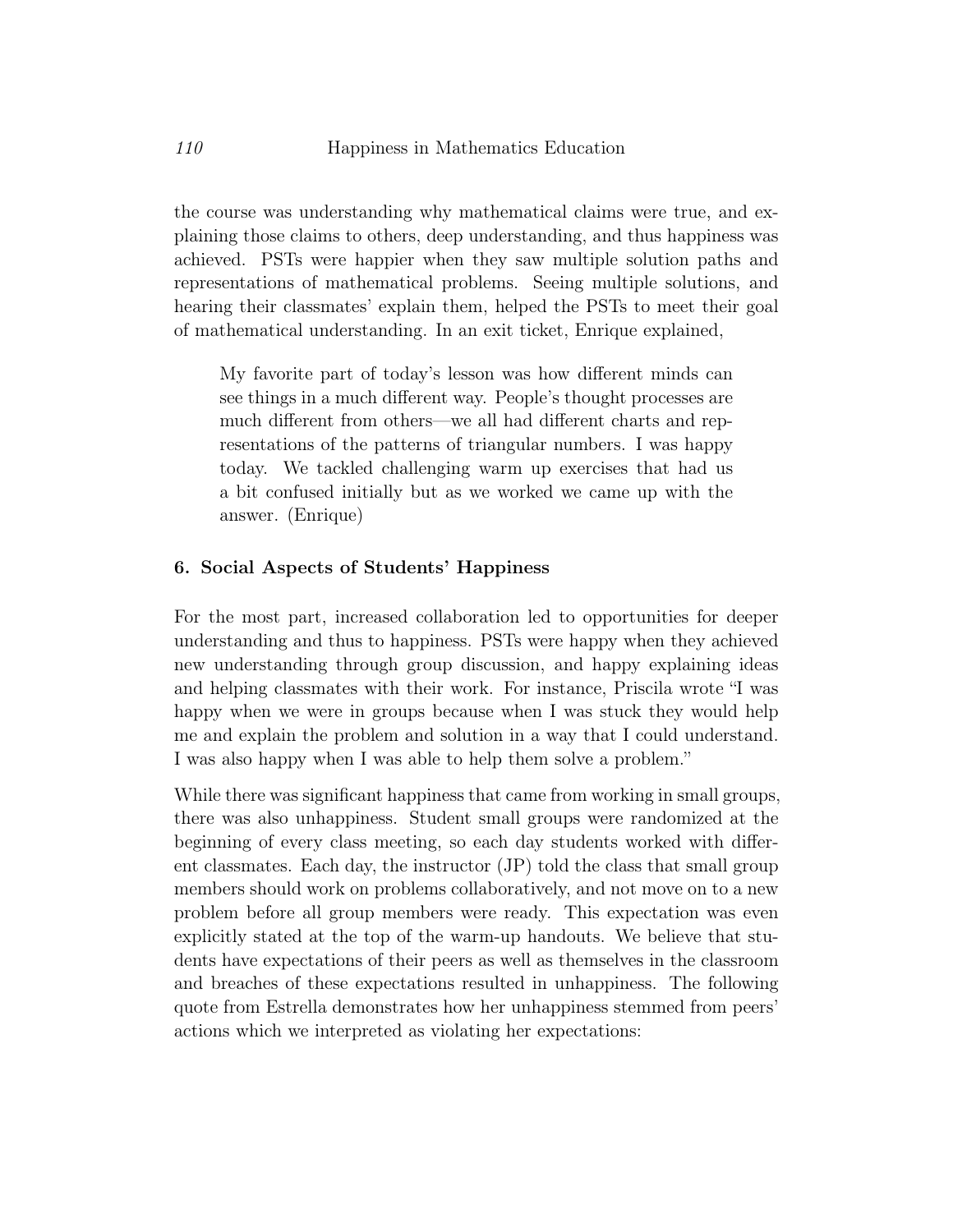I get unhappy when I am the slowest of my group members and when group members don't really care for what I or others have to say. I dislike when "future teachers" see this as a competition and rush even when their members are falling behind. I dislike it when team members are not open to hearing new/other approaches. I get happy when I understand the problems, when I learn, when I get grouped with kind and helpful group members, when I help others and when I present. I get happy when I receive positive feedback and constructive criticism. (Estrella)

Estrella was one of several students who described unhappiness resulting from working in small groups with group members who left them behind and/or disregarded what they had to say. Students described these experiences in terms of feeling "dumb" as they were not working "at the same pace as others." Other students described unhappiness from being grouped with unfriendly people who were not willing to slow down or help. This unhappiness, we believe, is related not only to expectations of others, but also to the expectations a student puts upon themselves and what they believe are expectations that others hold them to.

Some students know more than others. So they tend to finish the work faster and at times they don't wait for the rest of the group. That adds a lot of pressure to some of us. There was a day when I sat down with a group of students in class. You passed the warm up problems and I realized I needed help with some of the problems. To my surprise, the rest of the group understood the problems and finished quickly, however, when I asked for help they looked at me differently and I felt unhappy and lost. From that day on I requested warm ups to be posted online so I could review them before coming to class. (Luisa)

Luisa's expectation was that her group members should help her and complete the problems together as the teacher instructed. When she is not helped and feels that her group members look down on her, she is unhappy. While Estrella's unhappiness (see above) was directed at her group members, Luisa's seems directed at herself, perhaps in response to perceived social expectations. She felt pressure to keep up with others and worried about other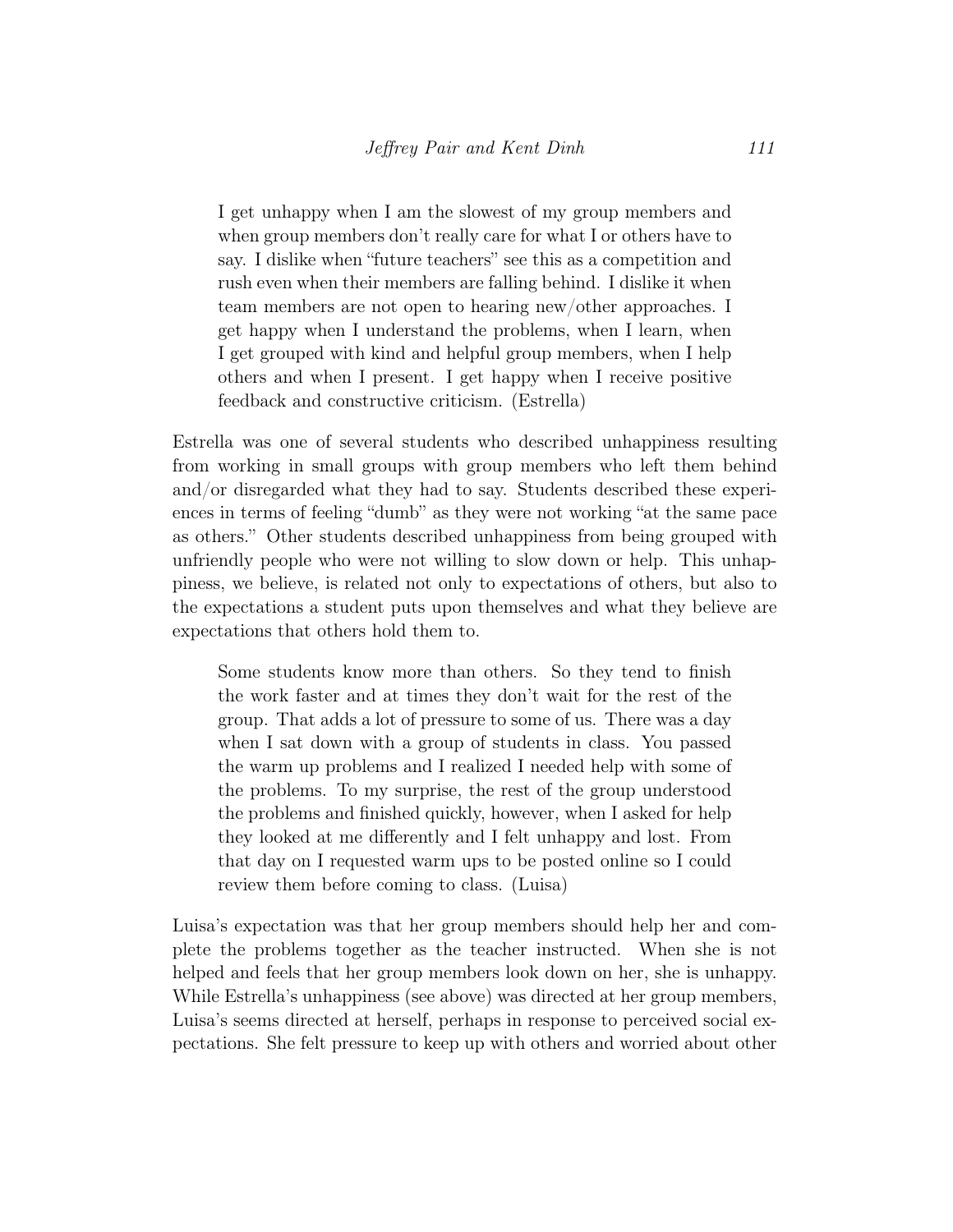slowing group members down. In response, she made a plan to self-study and complete assignments before she works on them in small groups.

## 7. Personal Accomplishments and Expectations of Self

We found that PSTs described many happy moments as times when they were meeting self-expectations: fulfilling their goals, meeting classroom expectations, and achieving personal accomplishments. Happiness was experienced when PSTs presented a problem at the board for the first time, did well on tests, found a solution to a challenging problem after extended effort, and so on.

- I was happy when I was able to explain base 5 to my table. (Celeste)
- I was happy when I passed the second test we had this semester. Also I was happy to understand the multiplication problem sets and learned how to explain them. It was difficult for me to understand angles when I was in middle school and I felt more confident about angles in problem set 3. (Anita)
- Happy coming up with unorthodox proofs to supplement what the class finds. (Mark)

Analogously, unhappy moments came from not being able to meet expectations or facing obstacles in the path towards achieving their goals: for example: failing to come up with a satisfactory explanation, making a mistake when presenting, being unable to find a problem solution, etc...

- Times when I was unhappy were when I felt like I was not understanding. It was definitely difficult coming up with general proofs. Unhappiest moment was when I got my first test back and received an 80%. (Gabriella)
- Not very happy when I present, I feel like I forget things when I go up to the board. (Luisa)

There are many more examples of these types of descriptions within the data. Students are happy when they meet their own expectations. These are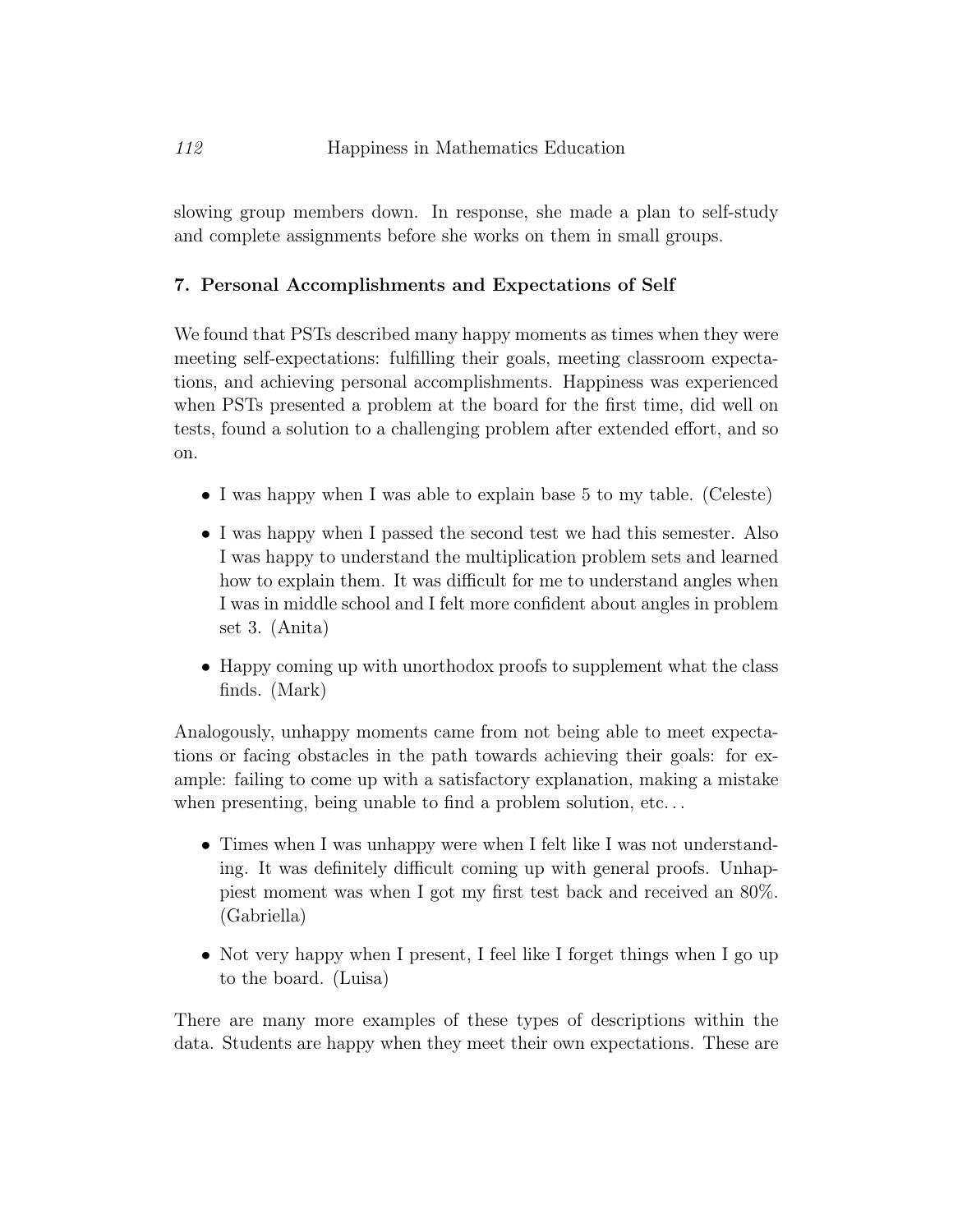usually expectations within the class—producing satisfactory explanations, solving a mathematics problem, etc. . . We see our students are happy when they meet the expectation of understanding mathematics, and unhappy when they do not.

## 8. Happiness When the Class Prepares PSTs to Become Teachers

PSTs desire to become teachers, and they expect that their university courses will prepare them to be effective teachers. Although the course under study was a content rather than a methods course, many students hoped that the course would support them in learning how to be an effective mathematics teacher. When the class met these expectations, PSTs were happy. These expectations were met through reading practitioner articles from Teaching Children Mathematics or chapters from Mathematical Mindsets by Jo Boaler (2015). Peggy described the happiness she got from these readings when she wrote, "What I have enjoyed the most is the articles that we read every week. They give an insight into real teaching situations that we would otherwise have to experience for the first time on our own."

Other students were happy that they had the chance to explain mathematics to their classmates, recognizing that, even though it was difficult, it was an important skill to learn as a future teacher. Bernice wrote, "As a future teacher, it is only natural that my happiest moments doing mathematics during the semester were when I was able to teach someone else." A few others reflected that the class helped them to see a different perspective of mathematics, and would influence their teaching in the future. For instance, Maritza wrote,

Times that I recall when I was happy was when I was able to understand a problem and was able to explain it to other people. It also made me happy that this classroom wasn't held as a right or wrong class. The professor heard everyone's input and even when they were off track he tried to understand as to why it happened and what we can do differently next time; he even sometimes took that information and made us think about if a student did that how we would explain it to them. This class also helped and made me happy because it gave me a different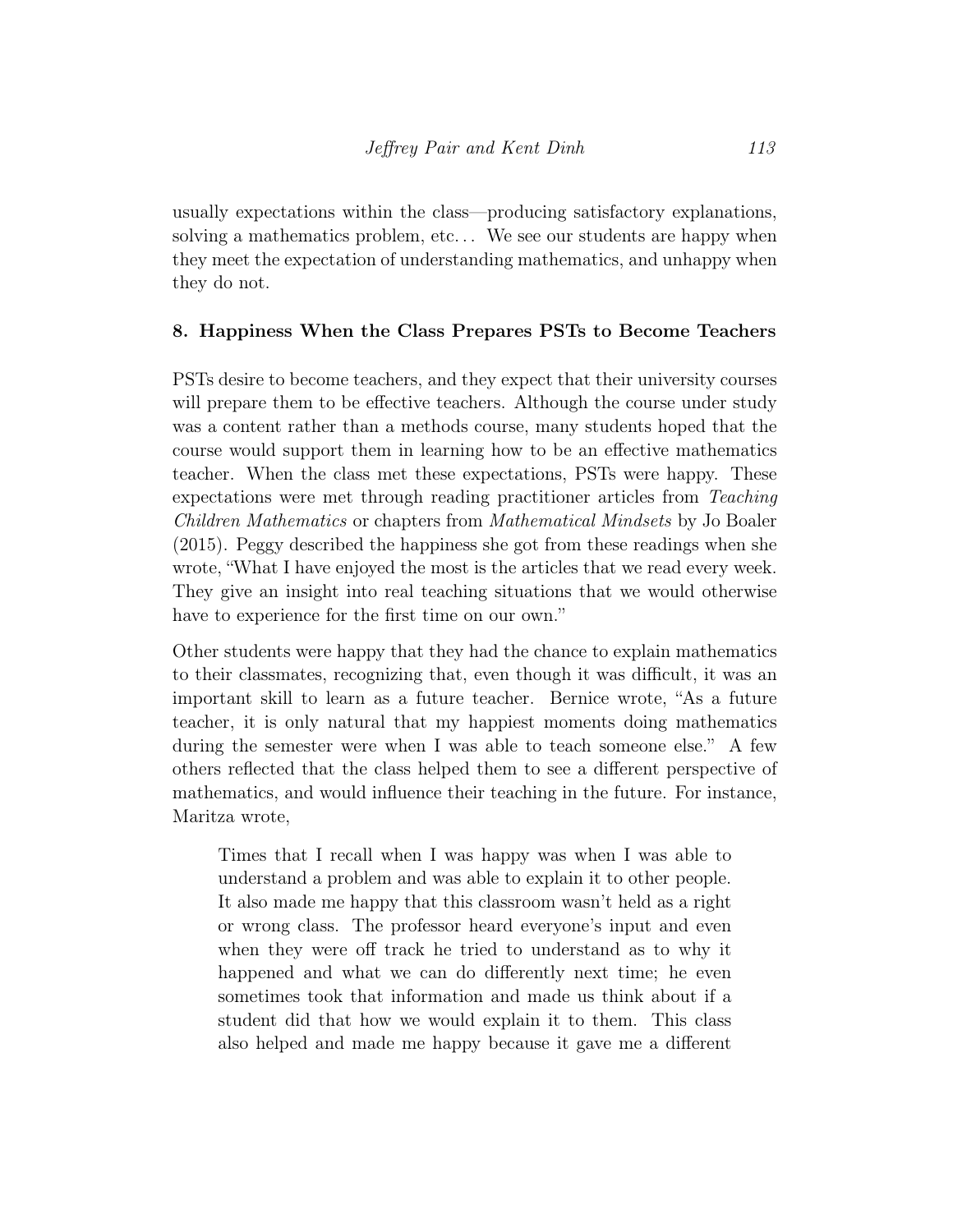perspective on mathematics and how I want to teach it in the future. The professor gave us problems such as "Why is explaining place value important?" which was helpful to future teachers because it gave us a different point of view and definitely made me appreciate more as to why each concept is important. (Maritza)

#### 9. Implications for Teacher Educators

What are the implications for instructors of PSTs in mathematics content courses who wish to create happy learning environments? As student happiness is connected to classroom expectations and pursuing goals related to those expectations, it is paramount that teacher educators make the classroom expectations clear. Norms take time to establish, but we believe clear expectations will increase the likelihood of student happiness. Consider how Cobb and colleagues [\[2\]](#page-19-2) described the implications of their study.

The most general implication of our work is that the teacher should negotiate the social context within which children attempt to solve mathematical problems and thus influence their beliefs about their own and the teacher's roles and the nature of mathematical activity. The objective is for both the teacher and the students to create a social context in which construals that warrant detrimental negative emotions such as frustration are simply not made while solving mathematical problems. (pages 143–144)

PSTs in the mathematics content course struggled at first to meet the expectations required—to engage in both mathematical problem solving and mathematical communication (that JP attempted to normalize). PSTs initially experienced unhappiness as they were asked to explore novel mathematical situations in which they had not yet been shown a method for finding a solution. And yet with time, the PSTs adjusted to the expectations and found happiness in searching for patterns, collaboration, explanation, and perseverance in problem solving. We believe it is important for instructors to be patient with PSTs, especially in the beginning of the course, and to encourage them in their gradual progress. Moreover, instructors can explain that mathematical roadblocks and struggle are to be expected during mathematical problem solving. As Cobb et al. [\[2\]](#page-19-2) reported, "Children in the project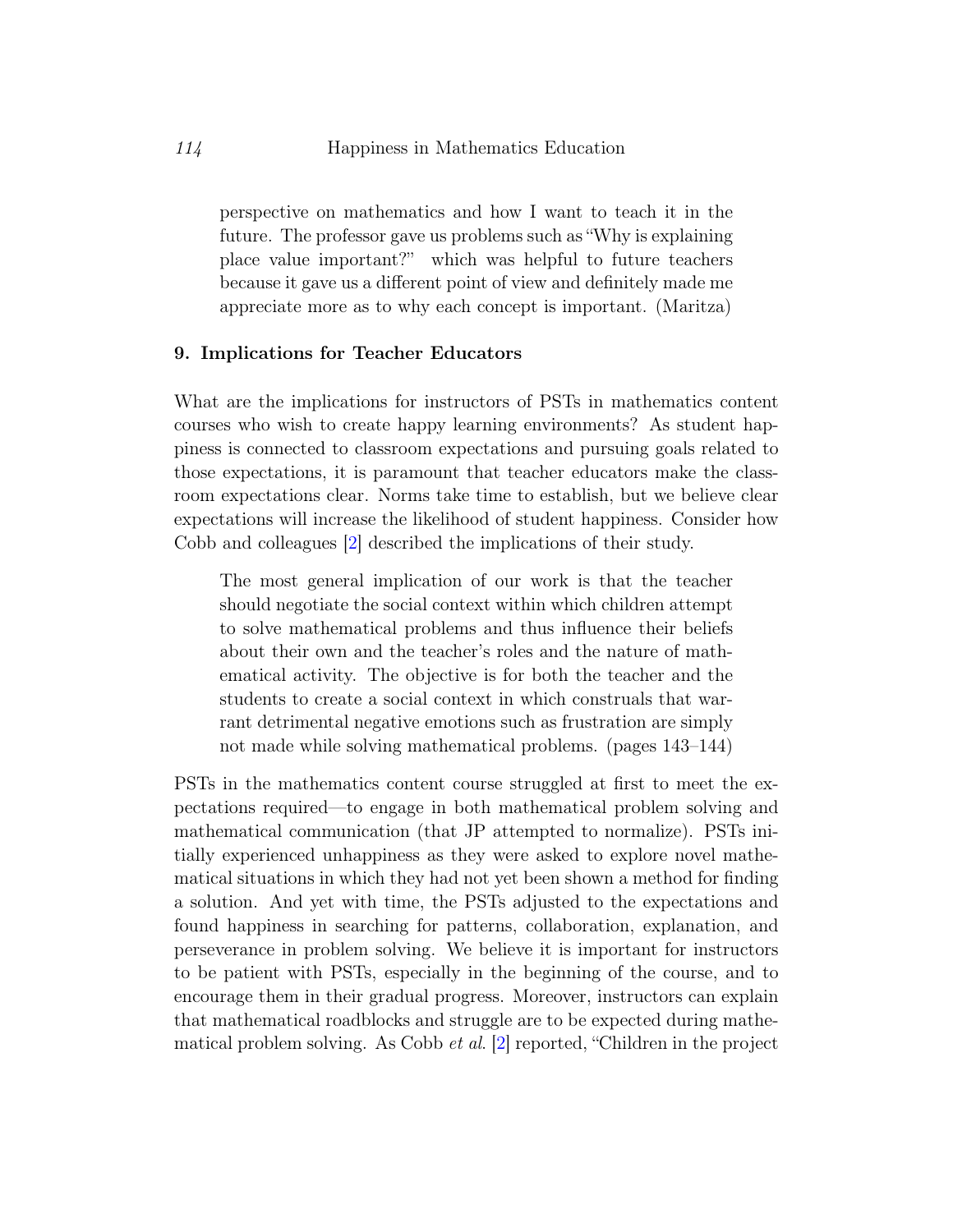classroom quickly learned that not knowing what to do was routine" (page 133). Because the norm of not knowing contrasts with prior experiences of PSTs in a traditional classroom, frustration may be the immediate result of not knowing what to do. Teacher educators can play a role in reframing acceptable emotions for mathematical activity by normalizing mathematical problem solving, but it requires time and encouragement.

Every PST in the content course reported that they were happy when they understood mathematics. Several PSTs described happiness that came through the activities that resulted in deep conceptual understanding (e.g. looking for patterns, collaboration, seeing multiple representations). These PSTs contrasted these satisfying learning experiences to the unsatisfying experiences they had in the past when they were required to learn mathematics through memorization and by completing exercises they did not quite understand. Our data suggests that PSTs not only have the potential for exploring challenging mathematics deeply, but they ultimately find it rewarding. Of course, teacher educators should do everything in their power to promote deep mathematical understanding.

When facilitating small group work, teacher educators must be aware of the social dynamics that can result in unhappiness and work to promote productive small-group collaboration. Inspired by the preliminary findings of this study, JP asked PSTs in a subsequent content course to describe their experiences working in small groups on the first day of class, and answer whether or not the following statements described them:

- I am happy to help others who may be slow to understand a problem.
- I am annoved when other group members are moving slowly.
- I am a slow mathematical thinker and worry about slowing other group members down.
- I like to finish my work quickly and would like to work with group members who move fast.

JP then organized small-groups according to these preferences, being careful not to put students together who might be incompatible group members. At the beginning of the class, he emphasized the importance of working together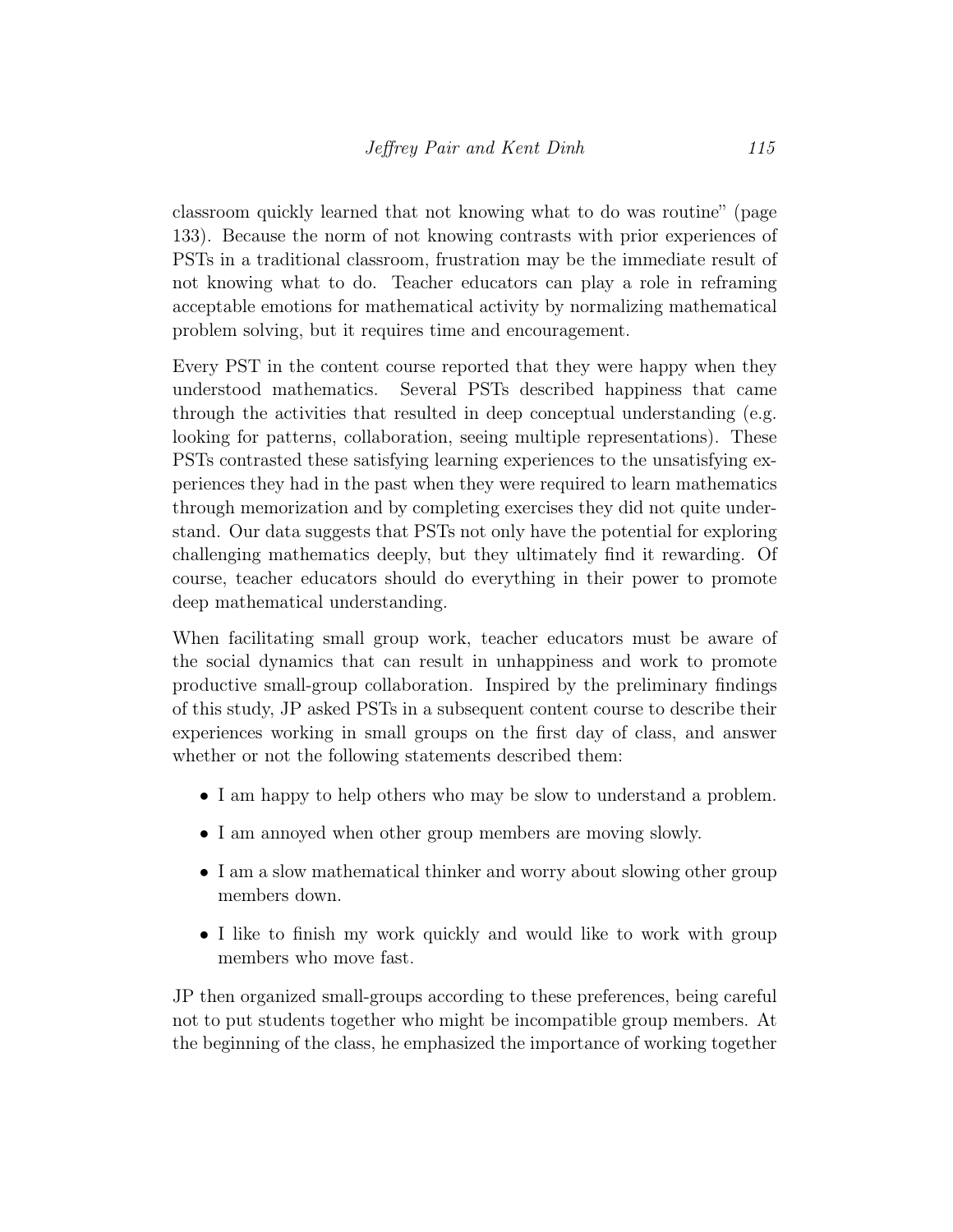and not leaving group members behind. JP observed that group members did a better job of adhering to the norm that all group members understand the problem before moving on to a new problem than in previous semesters. We believe that purposeful grouping, and conversations that bring awareness to the issues of unhappiness that can occur while working in small groups helped the students be more empathetic towards their group members and collaborate more effectively.

A final implication for teacher educators concerns every PST's goal of becoming a teacher. While usually reserved for methods courses, we believe instructors should incorporate at least some activities that will help PSTs feel that they are being prepared to be effective teachers. PSTs in the content course were happy when the course activities were relevant to their future teaching practice (e.g. reading practitioner articles, teaching their classmates, working on problems that were placed in a school context). Encouragingly, some PSTs wrote that the course provided them a new perspective of what mathematics instruction could be. These PSTs believed that the learning experiences would carry over into their teaching—which will hopefully result in positive mathematical experiences for children in the future.

#### References

- <span id="page-19-0"></span>[1] Burton, L. (1999). Why is intuition so important to mathematicians but missing from mathematics education?. For the Learning of mathe $matics, 19(3), 27-32.$
- <span id="page-19-2"></span>[2] Cobb, P., Yackel, E., & Wood, T. (1989). Young children's emotional acts while engaged in mathematical problem solving. In Affect and mathematical problem solving (pp. 117-148). Springer, New York, NY.
- <span id="page-19-3"></span>[3] De Villiers, M. D. (1990). The role and function of proof in mathematics. Pythagoras,  $24,17-24$ .
- <span id="page-19-1"></span>[4] Hannula, M. S. (2002). Attitude towards mathematics: Emotions, expectations and values. Educational studies in Mathematics,  $49(1)$ , 25-46.